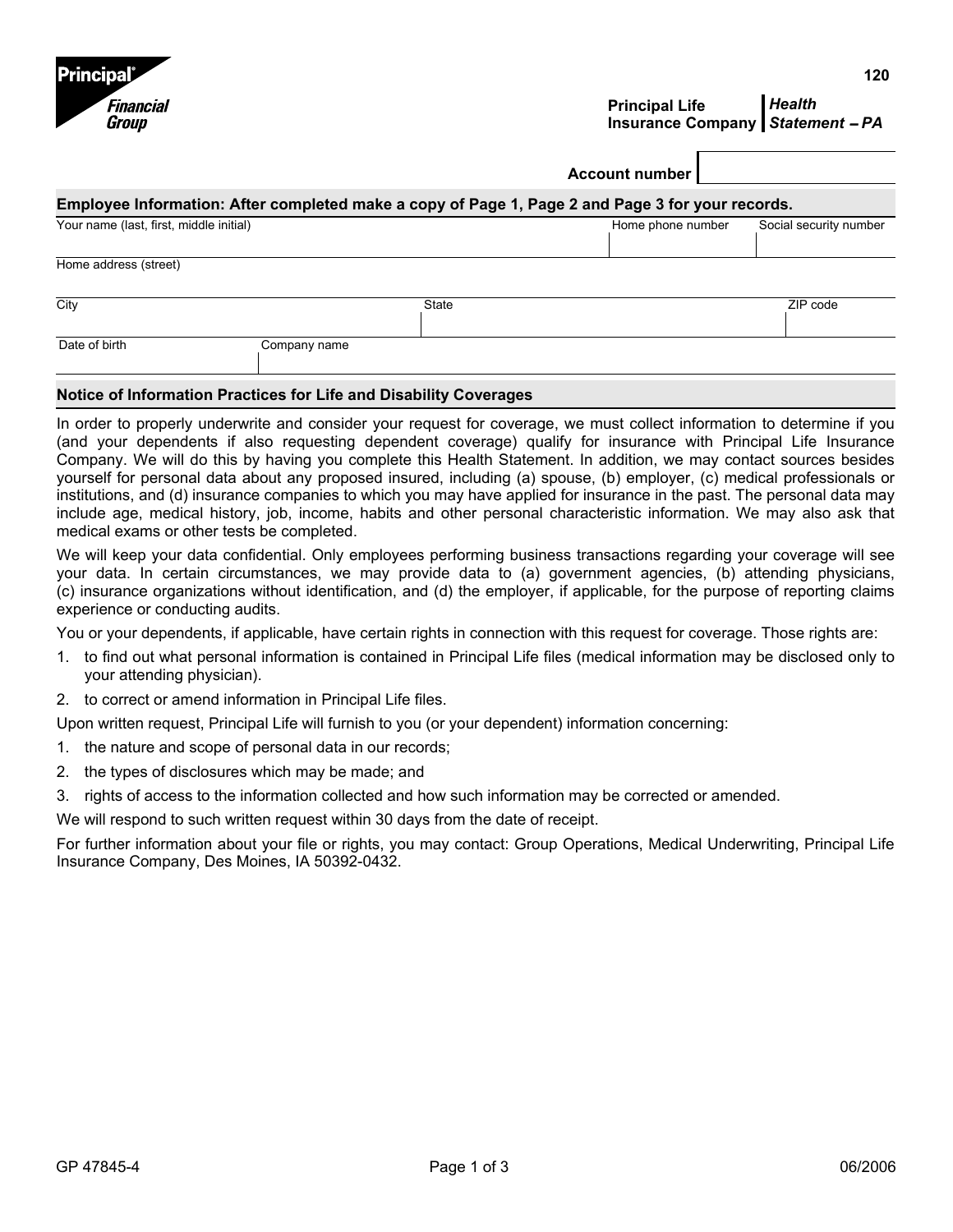## **Health Information for All Coverages Being Applied for**

Answer only for those individuals requesting coverage. To prevent delays answer each question and give full details to "yes" answers. All statements and descriptions on this form shall be deemed to be representations and not warranties.

|                                   | Employee's height                 |             | ft.<br>in.                                                                                                                                                                                                                                          | weight                                     | lbs.   | Spouse's height                              |  | ft.                         | in. | weight                           | lbs. |
|-----------------------------------|-----------------------------------|-------------|-----------------------------------------------------------------------------------------------------------------------------------------------------------------------------------------------------------------------------------------------------|--------------------------------------------|--------|----------------------------------------------|--|-----------------------------|-----|----------------------------------|------|
|                                   | yes                               | $\sqcup$ no | Is any person on whom coverage is requested currently using tobacco products, including                                                                                                                                                             |                                            |        |                                              |  |                             |     |                                  |      |
|                                   |                                   |             | cigarette, pipe, cigar or chewing tobacco? If so, how long?<br>Which applicant(s)?                                                                                                                                                                  |                                            |        |                                              |  |                             |     |                                  |      |
| 2.                                | yes                               | $\sqcup$ no | Is any person on whom coverage is requested currently receiving medical treatment, taking<br>medication, or pregnant?                                                                                                                               |                                            |        |                                              |  |                             |     |                                  |      |
| 3.                                | $\square$ yes                     | $\sqcup$ no | In the past 5 years, has any person on whom coverage is requested had surgery, been<br>hospitalized or consulted with a doctor, had blood or other diagnostic tests (other than for HIV<br>antibody), or been advised to receive medical treatment? |                                            |        |                                              |  |                             |     |                                  |      |
| 4.                                | yes                               | $\sqcup$ no | In the past 5 years, has any person on whom coverage is requested been diagnosed with or<br>received treatment for any of the following (check all that apply)?                                                                                     |                                            |        |                                              |  |                             |     |                                  |      |
|                                   |                                   |             | cancer<br>ΙI                                                                                                                                                                                                                                        |                                            |        | liver disorder                               |  | $\Box$ bone disorder        |     | $\square$ mental disorder        |      |
|                                   |                                   |             | tumors<br>ΙI                                                                                                                                                                                                                                        |                                            |        | kidney disorder                              |  | $\Box$ joint disorder       |     | $\Box$ nervous disorder          |      |
|                                   |                                   |             | $\Box$ heart condition                                                                                                                                                                                                                              |                                            |        | muscle disorder                              |  | $\Box$ urinary disorder     |     | $\Box$ diabetes                  |      |
|                                   |                                   |             | $\Box$ high blood pressure<br>stroke                                                                                                                                                                                                                |                                            | $\Box$ | multiple sclerosis/<br>neurological disorder |  | $\Box$ respiratory disorder |     | $\Box$ hepatitis                 |      |
| 5.                                | $\sqcup$ yes                      | $\sqcup$ no | In the past 10 years, has any person on whom coverage is requested been treated for,<br>diagnosed as having or tested positive for Acquired Immune Deficiency Syndrome (AIDS),<br>AIDS-Related Complex (ARC), or any other immune disorder?         |                                            |        |                                              |  |                             |     |                                  |      |
|                                   |                                   |             | Provide details for all "yes" answers. If more space is needed, attach a separate page giving full details. Sign and date all                                                                                                                       |                                            |        |                                              |  |                             |     |                                  |      |
| pages.<br>Name                    |                                   |             |                                                                                                                                                                                                                                                     |                                            |        | Date diagnosed/treated                       |  |                             |     | Duration of illness or condition |      |
|                                   | Diagnosis of illness or condition |             |                                                                                                                                                                                                                                                     |                                            |        | Type of treatment/names of all medications   |  |                             |     |                                  |      |
|                                   |                                   |             |                                                                                                                                                                                                                                                     |                                            |        |                                              |  |                             |     |                                  |      |
|                                   | Any current symptoms or problems  |             |                                                                                                                                                                                                                                                     |                                            |        |                                              |  |                             |     |                                  |      |
|                                   |                                   |             | Names and addresses of doctors, hospitals or other providers                                                                                                                                                                                        |                                            |        |                                              |  |                             |     |                                  |      |
|                                   |                                   |             |                                                                                                                                                                                                                                                     |                                            |        |                                              |  |                             |     |                                  |      |
| Name                              |                                   |             |                                                                                                                                                                                                                                                     |                                            |        | Date diagnosed/treated                       |  |                             |     | Duration of illness or condition |      |
| Diagnosis of illness or condition |                                   |             |                                                                                                                                                                                                                                                     | Type of treatment/names of all medications |        |                                              |  |                             |     |                                  |      |
|                                   | Any current symptoms or problems  |             |                                                                                                                                                                                                                                                     |                                            |        |                                              |  |                             |     |                                  |      |
|                                   |                                   |             | Names and addresses of doctors, hospitals or other providers                                                                                                                                                                                        |                                            |        |                                              |  |                             |     |                                  |      |
|                                   |                                   |             |                                                                                                                                                                                                                                                     |                                            |        |                                              |  |                             |     |                                  |      |
|                                   |                                   |             |                                                                                                                                                                                                                                                     |                                            |        |                                              |  |                             |     |                                  |      |
| Name                              |                                   |             |                                                                                                                                                                                                                                                     |                                            |        | Date diagnosed/treated                       |  |                             |     | Duration of illness or condition |      |
|                                   | Diagnosis of illness or condition |             |                                                                                                                                                                                                                                                     |                                            |        | Type of treatment/names of all medications   |  |                             |     |                                  |      |
|                                   | Any current symptoms or problems  |             |                                                                                                                                                                                                                                                     |                                            |        |                                              |  |                             |     |                                  |      |
|                                   |                                   |             | Names and addresses of doctors, hospitals or other providers                                                                                                                                                                                        |                                            |        |                                              |  |                             |     |                                  |      |
|                                   |                                   |             |                                                                                                                                                                                                                                                     |                                            |        |                                              |  |                             |     |                                  |      |